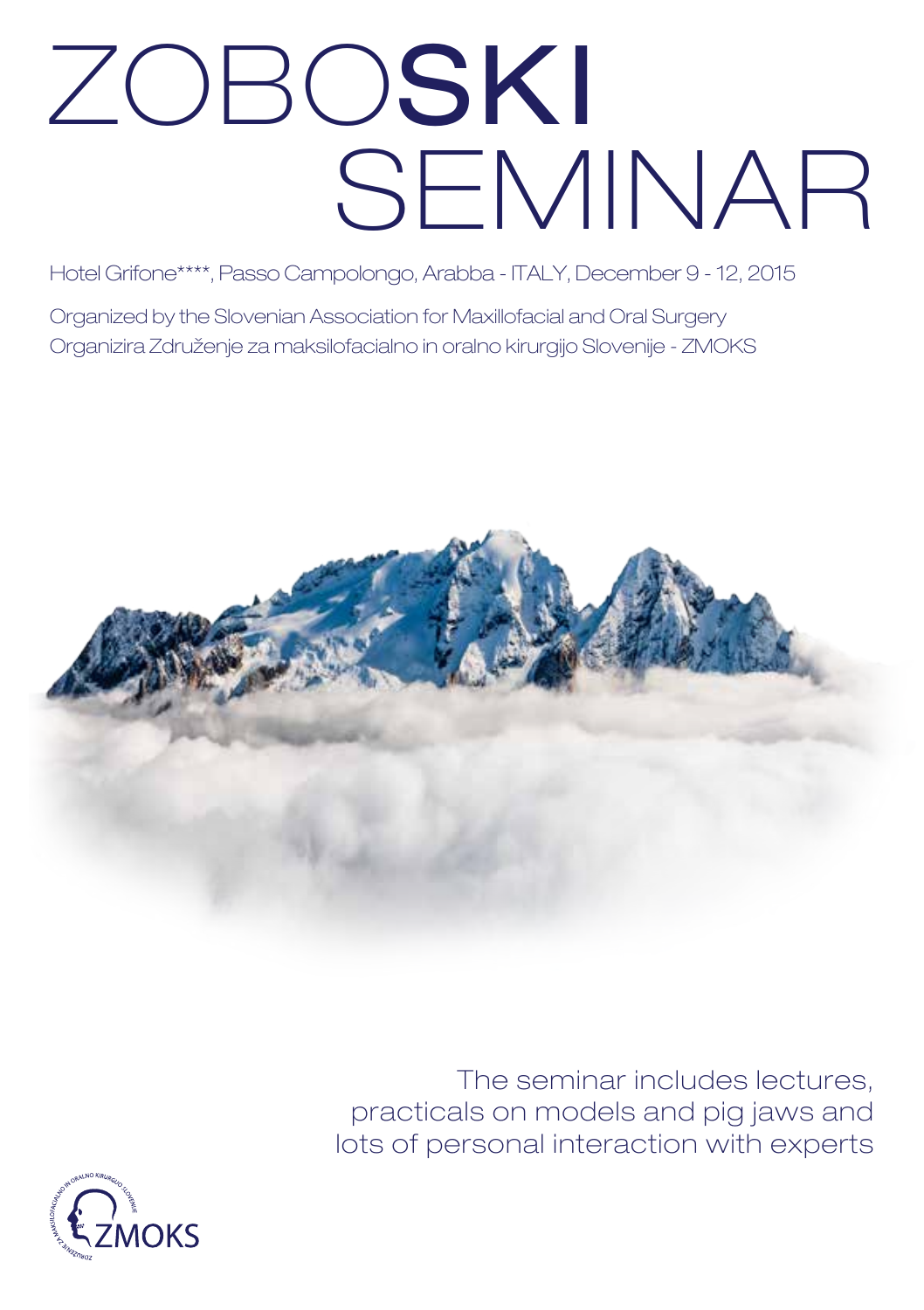# COURSE PROGRAMME

### Wednesday: Dec 9, 2015

#### 16:00 Aleš Vesnaver

Welcome address, Faculty introduction

#### 16:30 David Dovšak

Socket preservation - when and why

#### 17:00 Norbert Fock

Anatomical Journey through the Oral Cavity: Danger Zones and possible pitfalls in Oral Surgery, Bone Harvesting and Grafting

#### 17:30 Stavros Pelekanos

Enhancing the implant site and contour development

#### 18:00 Rok Gašperšič

Basic periodontal plastic surgery procedures

#### 18:30 Milan Kuhar

The Combination Syndrome: Etiology, Symptoms and Treatment

### THURSDAY: Dec 10, 2015

#### 8:30 - 11:00 Surgical Workshop

#### Rok Gašperšič

Basic periodontal plastic surgery procedures

#### 8:30 - 11:00 Prosthodontic Workshop

#### Milan Kuhar

Treatment planning in partially edentoulous patients

#### 16:00 Jure Jamšek

Chosing the appropriate overdenture attachment

#### 16:30 Vasja Hmeljak

Screw retained prosthetic solutions on implants

#### 17:00 Adrian Kašaj

Gingival recession coverage: Do we still need autogenous grafts?

#### 17:30 Bernd Giesenhagen

Vertical Augmentation with Bone Rings: Techniques to close a wound safely after extensive augmentation in different areas of the jaws

### FRIDAY: Dec 11, 2015

8:30 - 11:00 Surgical Workshop

#### Bernd Giesenhagen

Safe wound closure after bony augmentation

8:30 - 11:00 Prosthodontic Workshop

#### Jure Jamšek

Chosing the appropriate overdenture attachment

#### 16:00 Apres Ski Party, our proud tradition

### SATURDAY: Dec 12, 2015

8:30 - 11:00 Surgical Workshop

#### Adrian Kašaj

Gingival recession coverage

8:30 - 11:00 Prosthodontic Workshop

#### Vasja Hmeljak

Screw retained prosthetic solutions on implants

#### 16:00 Aleš Vesnaver

Reconstruction of fixed gingiva around implants

#### 16:30 David Vozlič

The Brugge Cephalometric Analysis - 2D and 3D

#### 17:00 Vojko Didanovič

What should maxillofacial surgeons and dentists know about the maxillary sinus

17:30 Tadej Dovšak Sialoendoscopy

18:00 Aleš Vesnaver Course closure

#### The Medical Chamber of Slovenia will award the seminar credit points.

The seminar has received accreditation from the European Association for Cranio-Maxillo-Facial Surgery.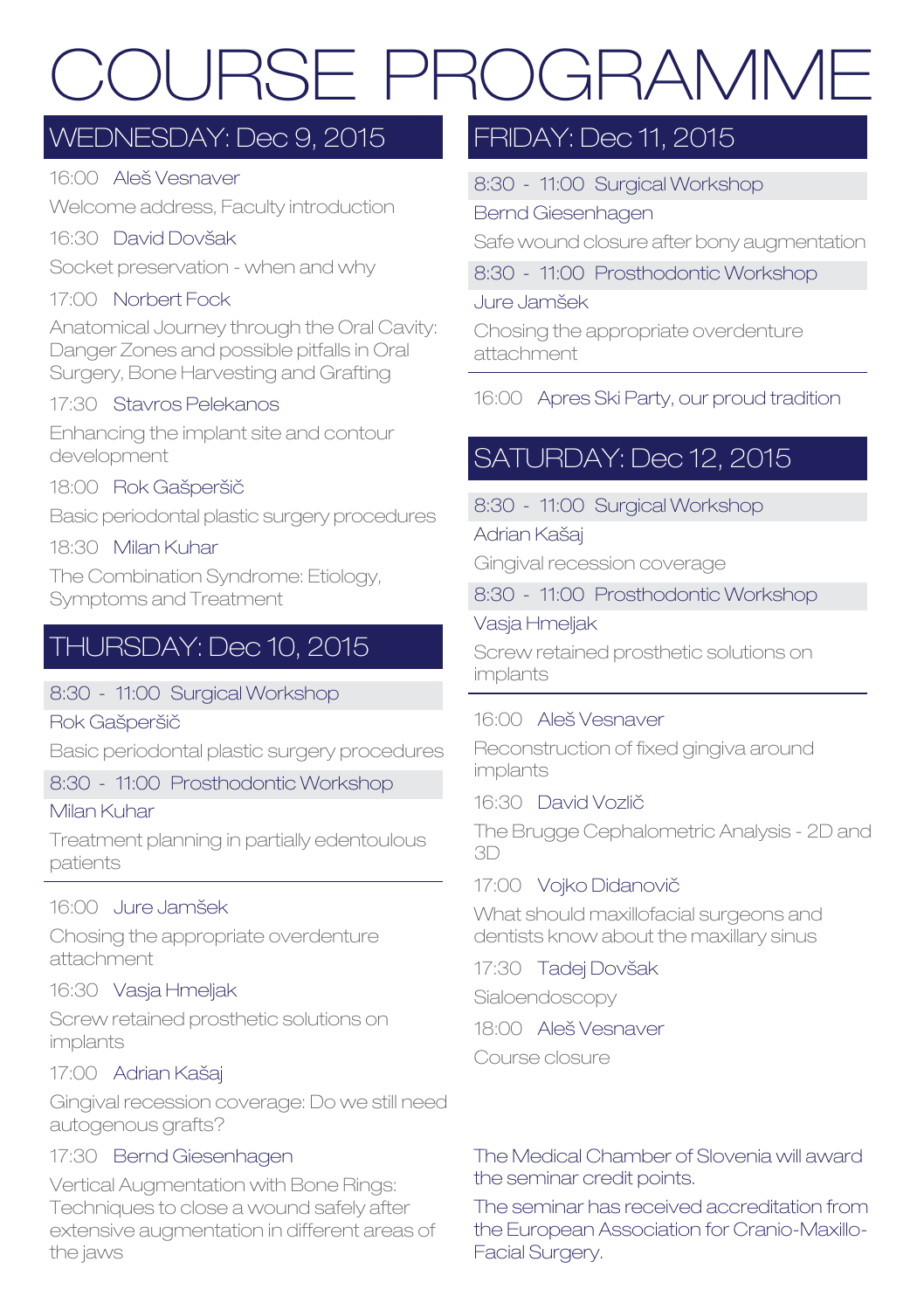# APPLICATION FORM

## PARTICIPANT INFORMATION:

Name & Last Name:

Street, City & Zip Code:

Country:

Email:

Phone:

Please send the completed form by email (ski@perfectride.si), or call +386 (0)1 433 3026 between 9:00 - 12:00, Mon - Fri. Alternatively, you can fill out the web application form on www.zoboski.si or www.zmok.si. Applicants will then receive information as how to proceed with their payment.

Registration Fee for the Zoboski Seminar: 325.00 EUR (incl. V.A.T.)

# COURSE VENUE AND SUGGESTED ACCOMODATION

# Hotel Grifone\*\*\*\*

Passo Campolongo, Arabba - ITALY,

# December 9 - 12, 2015

Accomodation is also available at other places on the Passo Campolongo and in the town of Arabba.

For more information please contact ski@perfectride.si or call +386 (0)1 433 3026 between 9:00 - 12:00, Mon - Fri.